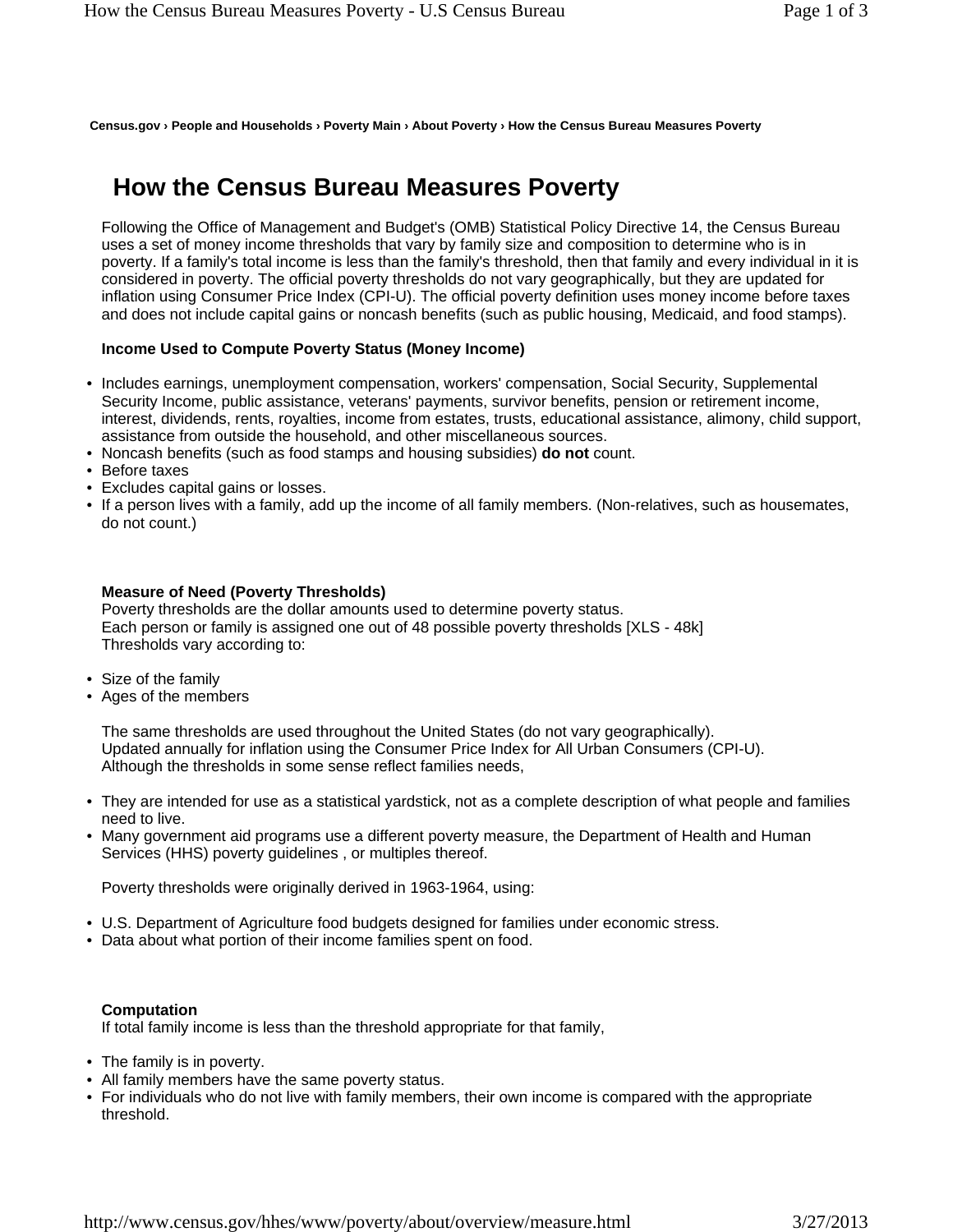If total family income equals or is greater than the threshold, the family (or unrelated individual) is not in poverty.

## **Example**

Family A has five members: two children, their mother, father, and great-aunt. Their threshold was \$27,517 in 2011. (See poverty thresholds for 2011). [XLS - 48k] Suppose the members' incomes in 2011 were:

| <b>Mother</b>              | \$10,000 |
|----------------------------|----------|
| <b>Father</b>              | 8,000    |
| Great-aunt                 | 10,000   |
| <b>First Child</b>         |          |
| <b>Second Child</b>        |          |
| <b>Total Family Income</b> | \$28,000 |

Compare total family income with their family's threshold:

Income / Threshold = \$28,000 / \$27,517 = 1.02

Since their income was greater than their threshold, Family A is not "in poverty" according to the official definition.

The income divided by the threshold is called the **Ratio of Income to Poverty**.

-- Family A's ratio of income to poverty was 1.02.

The difference in dollars between family income and the family's poverty threshold is called the **Income Deficit** (for families in poverty) or **Income Surplus** (for families above poverty)

-- Family A's income surplus was \$483 (or \$28,000 - \$27,517).

## **People Whose Poverty Status Cannot Be Determined**

Unrelated individuals under age 15 (such as foster children):

- Income questions are asked of people age 15 and older.
- If someone is under age 15 and not living with a family member, we do not know their income.
- Since we cannot determine their poverty status, they are excluded from the "poverty universe" (table totals).

People in:

- Institutional group quarters (such as prisons or nursing homes)
- College dormitories
- Military barracks
- Living situations without conventional housing (and who are not in shelters)

## **Authority Behind Official Poverty Measure**

The official measure of poverty was established by the Office of Management and Budget (OMB) in Statistical Policy Directive 14

To be used by federal agencies in their statistical work.

Government aid programs do not have to use the official poverty measure as eligibility criteria.

- Many government aid programs use a different poverty measure, the Department of Health and Human Services (HHS) poverty guidelines , or variants thereof.
- Each aid program may define eligibility differently.